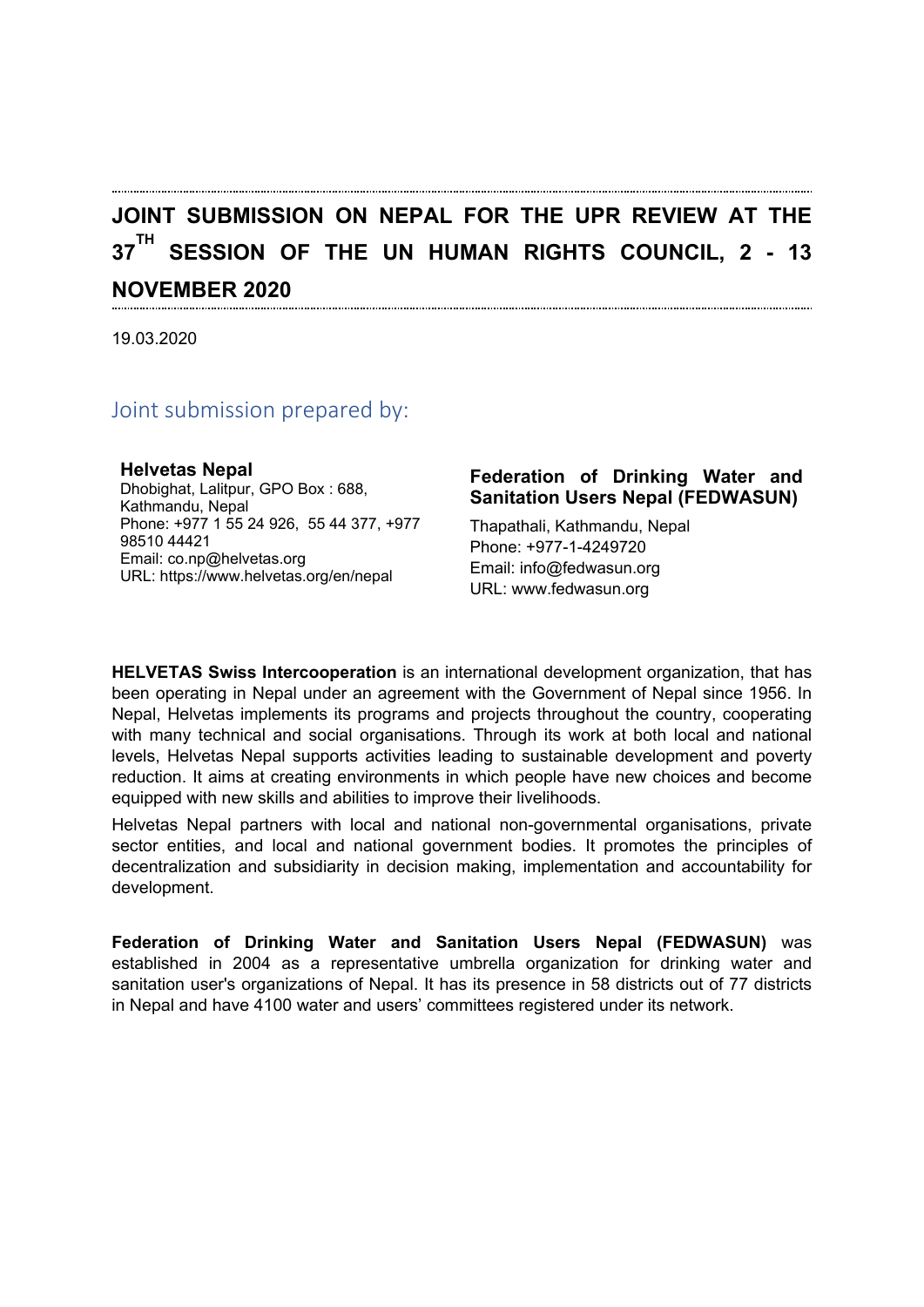This submission is prepared based on participatory consultations internally within Helvetas Nepal and with CSOs working on the thematic of WASH. Firstly, consultation was done with  $\mathsf{FEDWASUN}^\mathsf{1}$  to identify current thematic issues and secondly, a one-day workshop was organized in Surkhet, Nepal on February 3, 2020 for in-depth consultation over the issues identified. The workshop participants included representatives of selected  $\mathsf{C} \mathsf{S} \mathsf{O} \mathsf{s}^2$  from Helvetas working area in Karnali province. This submission has been largely benefitted from the experiences of Helvetas Nepal on the WASH thematic through its current and past projects.

<sup>1</sup> Consultation meeting done between Helvetas Nepal and FEDWASUN on December 24, 2019.

<sup>2</sup> HRDC: **Hilly Region Development Campaign** is an NGO registered in Jajarkot district and operating in areas of good governance, WASH, food and nutrition since 1998. http://hrdcjajarkot.org/

RUDEC: **Rural Development Centre** is an NGO established in Achham district in 1998. It works in areas of renewable energy, WASH, good governance, health, education and livelihood in Karnali and Sudur Paschim provinces. No website.

HURENDEC: **Human Rights and Environmental Development Centre** is an NGO working in areas of good governance, education, WASH, renewable energy, enterprise development and human rights. Established in 1997, it is registered in Kalikot district. http://hurendec.org.np/

SAC Nepal: **Social Awareness Centre** was established in 1995 in Surkhet district. It works in areas of education, health, good governance, WASH, and disaster management. http://sacnepal.org.np/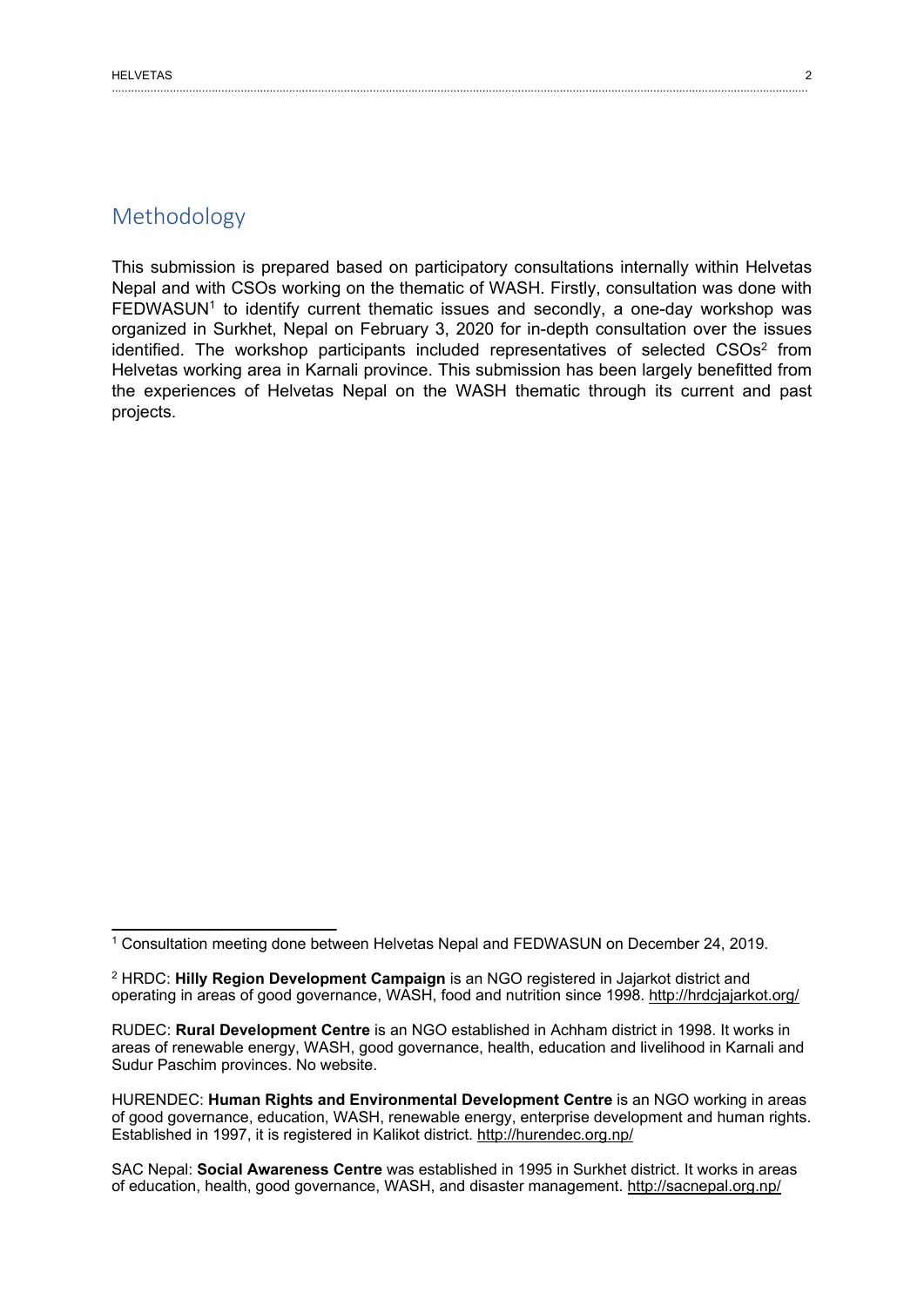## Summary (Right to Water and Sanitation)

Since the last UPR Review, the Government of Nepal (GoN) has adopted, encouraging legal and policy frameworks and has made <sup>a</sup> notable progress in facilitating basic access to water, sanitation and hygiene (WASH). The GoN has also put in considerable efforts in improving sanitation in the country by enforcing number of policies, plans, more particularly Sanitation and Hygiene Master (2011-2017). The enforcement of nation-wide campaigns on these, have resulted in declaring Nepal as the first country in South Asia to be Open Defecation Free (ODF) on September 2019.

Yet, <sup>a</sup> considerable proportion of population in Nepal remain unreached or poorly reached on the issue of right to water and sanitation. **Poor people, menstruating women, dalits and people with disabilities are specifically left out from the progressive realization of right to water and sanitation in Nepal**. Simultaneously, when right to water and sanitation is put through the parameters of– availability, quality, accessibility, and affordability – there is <sup>a</sup> huge gap in what is on the paper and in practice. Access to quality water services in Nepal is also gendered, caste and cultural challenge.

Women'<sup>s</sup> role in governance and management of local committees for water supply service is inadequate. The key positions of these local committees such as chairperson and secretary are still largely occupied by men.

On right to sanitation - the improved sanitation facilities are poorly accessed as they do not take into account the cultural practices of the communities. The use of the toilet is severely challenged by the socio-cultural norms and behaviour aspects. There has been little investment in terms of educating people on removing cultural taboos on hygiene and sanitation.

During the last UPR review, GoN Supported recommendation on right to water in the context of poor people. Four years, since the last UPR, there is no significant progress in poor people'<sup>s</sup> right to access to water and sanitation. For the upcoming UPR Review, we urge the Office of the High Commissioner for Human Rights to include following recommendations on right to water and sanitation in stakeholder'<sup>s</sup> report and urge the UPR Working Group to add and amend following recommendations:

- 1. Amend the existing recommendation 122.87 on right to water and include poor people'<sup>s</sup> access to water and sanitation with focus on women, dalits and people with disabilities.
- 2. Amend the existing recommendation 122.87 on right to water and include parameters of availability, quality, accessibility, and affordability- whilst determining the implementation of government plans and policies.
- 3. Make <sup>a</sup> new recommendation on right to sanitation especially with regard to sociocultural norms and behaviour aspects of community

Since, right to water and sanitation is not <sup>a</sup> standalone human right. For its full realization, it should be addressed in the context of other human rights. Therefore –

4. Amend existing recommendations on the issues of non-discrimination (area 8), right to adequate standard of living (area 22.1), right to adequate housing (area 22.3), right to health (area 24), discrimination against women (area 29.1) and right to development (area 37) and include right to water and sanitation in the specific contexts as described in the main submission and address them within these rights.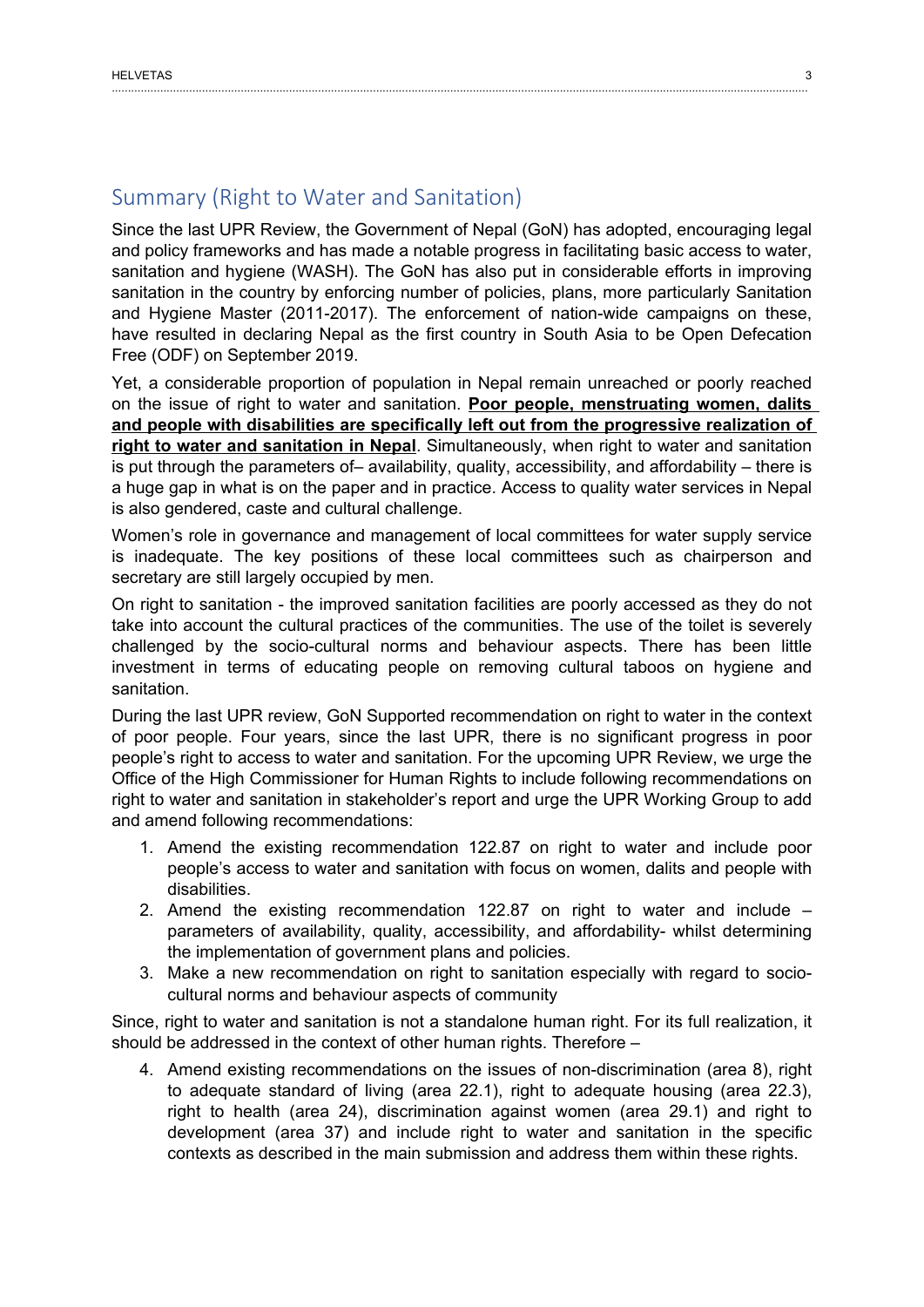## **Main submission**

#### Context – Right to water and sanitation

- 1. The rights to water and sanitation are guaranteed as implicit components of the right to an adequate standard of living (Article 11) and right to heath (Article 12) under the International Covenant on Economic, social and Cultural Rights.
- 2. Access to water and sanitation is required for the realisation of other human rights, including the right to adequate housing, the right to the highest attainable standard of health, and the right to life (CESCR, General Comment No. 15: The right to water (E/C.12/2002/11), para. 3 and CESCR, Statement on the right to sanitation (E/C.12/2010/1)).
- 3. The key components of rights to water and sanitation require that these are available, accessible, safe, acceptable and affordable for all without discrimination.
- 4. The rights to water and sanitation further require an explicit focus on the most disadvantaged and marginalized, as well as an emphasis on participation, empowerment, accountability and transparency.

This joint submission examines the recent practice of the Government of Nepal (GoN) on right to water and sanitation specifically in the context of the key components described in para 3 and para 4 described above.

## Background

5. During the second cycle of UPR Review of Nepal in 2015, the GoN received following recommendation on right to water.

*122.87. Persevere in its efforts to combat poverty and facilitate access to water for rural populations (Morocco); Source of position: A/HRC/31/9 - Para. 122 & A/HRC/31/9/Add.1 - Para. 6*

The context of this recommendation also related specifically to the person living in rural areas and persons living in property.

The second cycle of UPR Review of Nepal in 2015, did not consider any recommendations on right to sanitation.

## Progress made in the implementation of recommendation

6. The Constitution of Nepal (2015) recognizes citizen'<sup>s</sup> rights to "access to clean drinking water and sanitation" as provisioned in Article 35 (4) and Article 30 recognizes that "every person shall have the right to live in <sup>a</sup> healthy and clean environment". Since the adoption of this new constitution, the sanitation sector has been going through reform, reorganization and decentralization and the functions have been vested in all three spheres of governments. Schedule 7 of the constitution grants concurrent power to the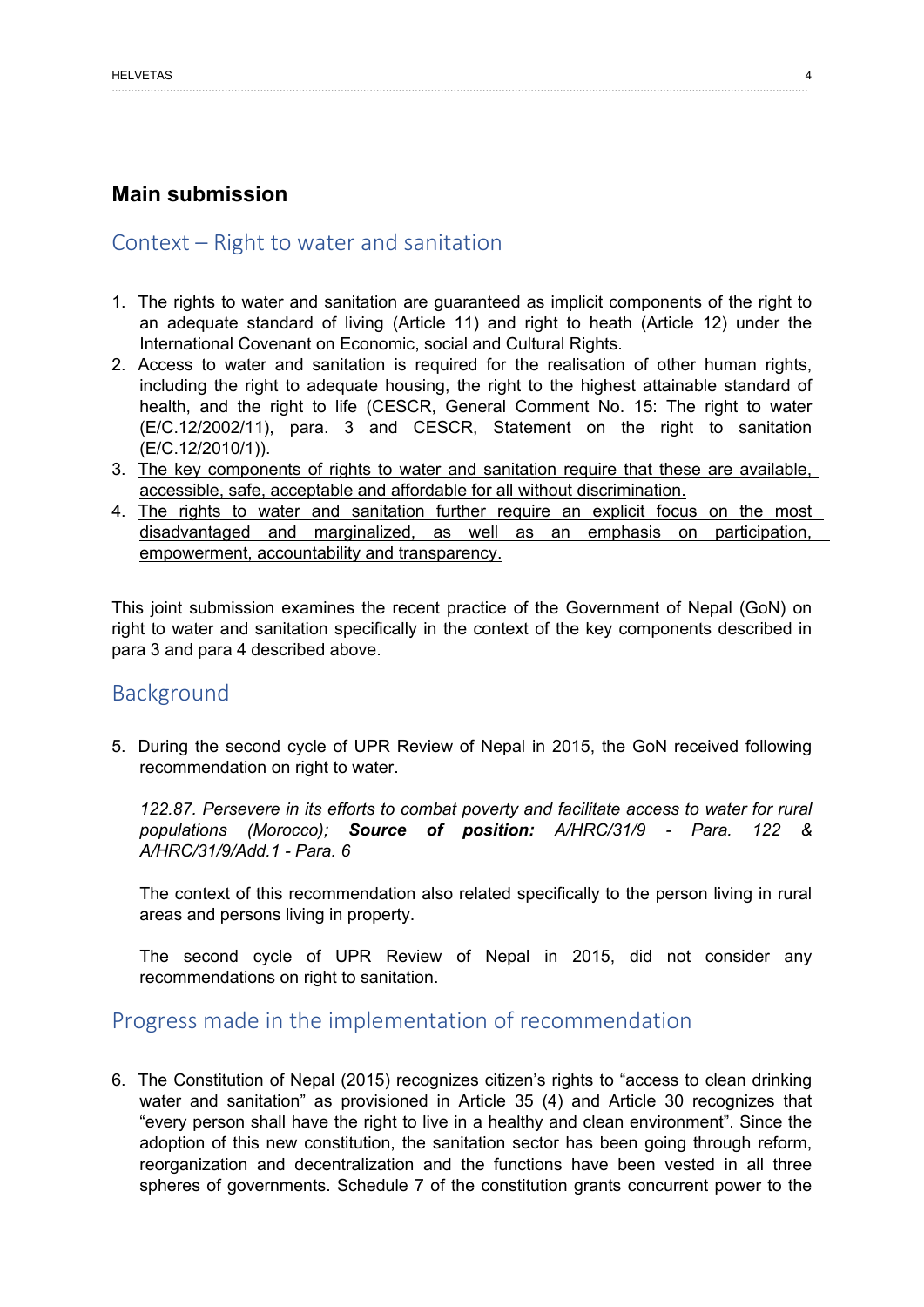federal and provincial government for water supply and sanitation, whereas "basic health and sanitation" falls under the exclusive rights of the local government, ensured by Schedule 8 of the Constitution.

- 7. The Ministry of Water Supply (MoWS) is the lead executing agency and the Department of Water Supply and Sewerage Management (DWSSM) is the chief implementing agency, with responsibility of planning, implementation, operation, repair and maintenance of water supply and sanitation systems. At the provincial level, the Ministry of Social Development and the Ministry of Physical Infrastructure and Development are the line ministries that support sanitation and water supply. The Local Government Operation Act (LGOA), 2074 assigns exclusive powers for "basic health and sanitation" to the municipalities and extends powers to local government for implementation, monitoring, and formulation of policies, strategies and standards. The municipalities are the responsible units with water user or WASH Committees at the ward levels.
- 8. The GoN has put in considerable efforts in improving sanitation in the country by enforcing number of policies, plans, more particularly Sanitation and Hygiene Master (2011-2017) and enforcement of nation-wide campaigns, which has resulted in declaring Nepal as the first country is South Asia to be Open Defecation Free (ODF) on September 2019.

## Actions that remain to be taken for full implementation

- 9. Despite encouraging legal and policy frameworks and having made <sup>a</sup> notable progress in facilitating basic access to water, sanitation and hygiene (WASH), yet <sup>a</sup> considerable proportion of population remain unreached or poorly reached. Poor people, menstruating women, Dalits and people with disabilities are specifically left out from the progressive realization of right to water and sanitation. The supply from the water systems is scarce and inadequate as majority of the schemes are poorly functioning and cannot supply as needed.
- 10. The consultations carried out have also revealed that there still is <sup>a</sup> huge gap with regard to poor households' (particularly in Province 2) access to improved sanitation facilities, that is also culturally appropriate.
- 11. The access to quality water services is also <sup>a</sup> gendered, caste and cultural challenge. Menstruating women, particularly in western Nepal where chaupadi<sup>1</sup> is prevalent, women are not allowed to access water directly from the water sources, particularly public taps and springs. During the days when they are menstruating, their access to water is limited and many of their sanitation needs unfulfilled.
- 12.Similarly, Dalits, who are considered <sup>a</sup> low caste group also face difficulties in accessing water, as they are considered polluting by the so-called upper caste group. Irrespective of constitutional provisions that ensures equal rights for all, the disparity between gender and caste still lingers when accessing water services.
- 13.While examining the implementation of right to water and sanitation on the key components of access, quantity, quality and regularity- following evidences emerged from the consultations.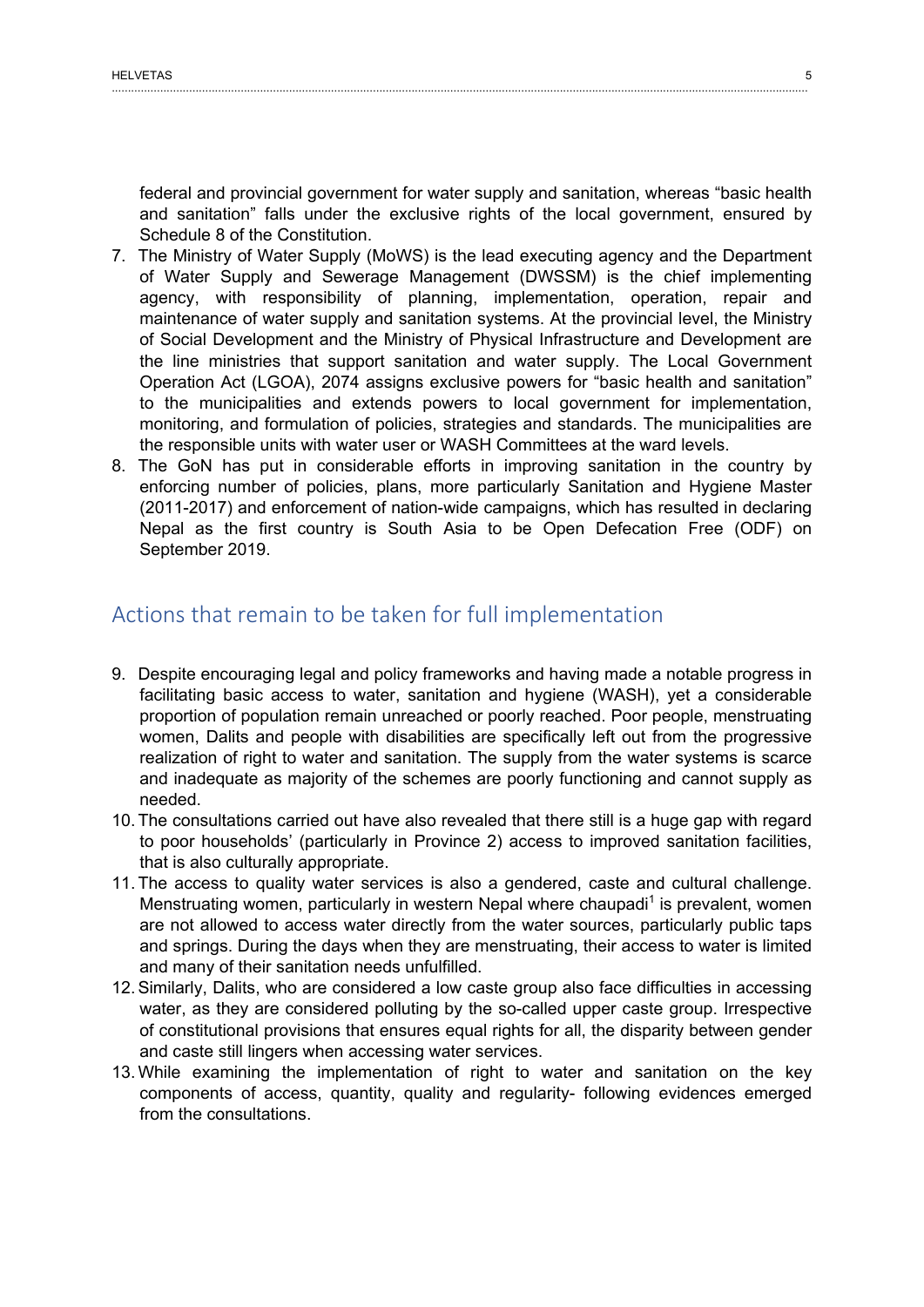*Access to quality water services*

- 14. Data of DWSSM (2018/19) shows that 87.88 percent of total population have access to basic water supply facility. There is <sup>a</sup> disparity in the facility among the provinces, with Karnali province with the lowest coverage of 84.18 percent and Gandaki province with the highest 89.89 percent. Still, 666721 households lack access to basic water services. These figures are estimated based on the data collected and recorded over the period, after the completion of each water supply facilities ever made. Hence, these figures are not the actual reflection, as the coverage may be well below, as many water supply facilities are dysfunctional by now. The whereabouts of the remaining 12.12 percent who are devoid of basic water supply facility is unknown and untracked. They are potentially the poor and marginalized, the ones living in difficult terrains in the rural areas, the urban poor, including slum and squatter dwellers. The unavailability to track these unreached population has also made the progress stagnant for <sup>a</sup> long period of time.
- 15. Figures show that the sources of basic water supply are piped system (51.69%), deep tube well (33.38 percent), other safe sources (2.7 percent) and rainwater (0.11 percent). The piped water connection to households is more common in urban households and with well-off households. Poor households are less likely to have private piped connection at home and rely upon other sources. Hence**,** there is <sup>a</sup> disparity in access to piped water between urban and rural, rich and poor households.
- 16. The access to quality water services is also <sup>a</sup> gendered, caste and cultural challenge. Menstruating women, particularly in western Nepal where *chaupadi* is prevalent, women are not allowed to access water directly from the water sources, particularly public taps and springs. During the days when they are menstruating, their access to water is limited and many of their sanitation needs unfulfilled. Similarly, Dalits, who are considered <sup>a</sup> low caste group also face difficulties in accessing water, as they are considered polluting by the so-called upper caste group. Irrespective of constitutional provisions that ensures equal rights for all, the disparity between gender and caste still lingers when accessing water services.
- 17. Four parameters $^{\text{2}}$  are taken into consideration when determining access to basic water supply. They include; quantity, access, regularity, and quality of water. Some parameters and its specifications seem insufficient in defining what constitute safe and quality water. The quantity, which is 45 liters per capita per day is insufficient in meeting the water needs of <sup>a</sup> person. Further, the specification of the quality aspect is highly problematic where safe and clean water is defined based on the observation through naked eyes, without any chemical or lab tests for mineral, chemical or bacterial contents.
- 18. The lack of laboratory or water quality test services are yet another challenge in accessing quality drinking water. The water quality testing services are not easily available even in the urban areas, let alone the rural areas. For instance, there is not <sup>a</sup> single water quality testing lab set up by the government that people from Karnali province can access. They have to rely on the one from another province, which itself has remained dysfunctional for <sup>a</sup> long time.

*Functionality of drinking water schemes*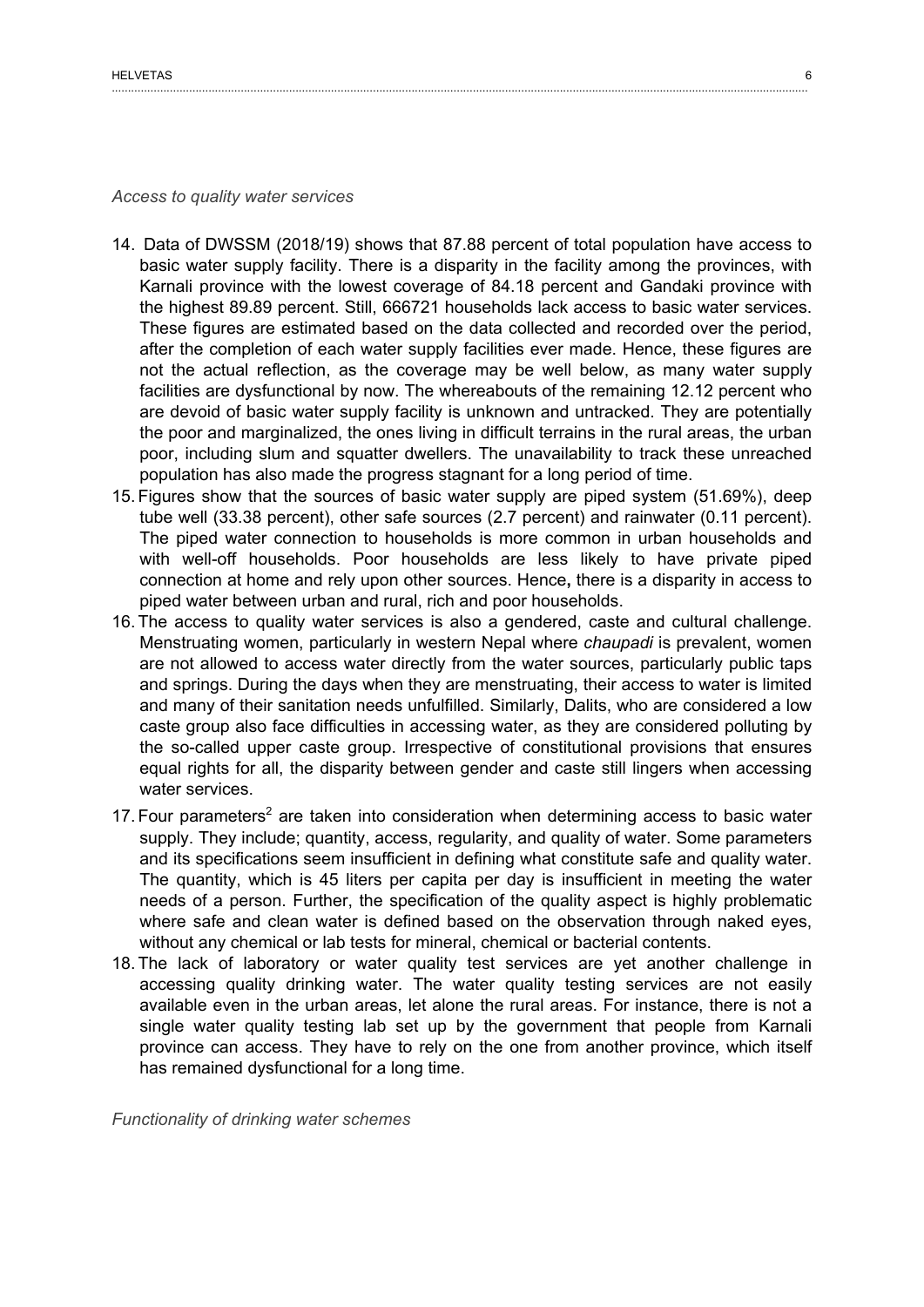- 19. There are currently 42,039 water schemes in Nepal. Not all water supply systems constructed over the period are functioning to supply water throughout the year. In fact, only 28.13 percent of water supply schemes are functioning well. 38.07 percent need minor repairs and 10 percent need major repairs, 15.85 percent of schemes need rehabilitation and 7.93 percent are beyond repair and hence need reconstruction.
- 20. Only the schemes in the first two categories are supplying water while the others are out of operation. This shows very poor functionality of the existing drinking water supply schemes in the country. This has affected access to reliable, sufficient and safe water, which has direct impact on health, as well as hygiene behavior of people.
- 21. The key challenges behind the poor functionality are faulty technical planning, lack of developing Water Use Master Plan (WUMP), lack of coordination among the spheres of government and clarity in roles, lack of transparency in the project implementation process, lack of ownership of local people, use of poor construction materials, weak local institution and absence of proper operation and maintenance mechanism.

#### *Governance and Management*

- 22. The only model of ongoing water supply service management is community-based management- through water users committees, applied to small rural water systems as well the small-town systems. The water users committee consists of representatives from the local community, that are benefitted from the scheme.
- 23. There are several challenges related to governance and management of these schemes. It is seen that the committees are often unable to operate the schemes sustainably for various reasons. They struggle to collect enough money for the maintenance of the schemes through tariff and neither do they have technical capacity to carry out the breakdowns themselves. More severely, in case of landslides, earthquake or other disasters, there is no money to rehabilitate the scheme. The government is also not proactive in this matter and there is no systematic monitoring mechanism in place. The scheme remains in need for rehabilitation for years.
- 24. Many people remain unwilling to pay the fee or their contribution for schemes that take too long for construction and is unreliable. For others, such as the poorer households and marginalized communities like Dalits, they fail to pay their contribution and even get excluded from the services.
- 25. Irrespective of encouraging legal and policy provisions for women'<sup>s</sup> role in governance and management at the local level, their participation in general is unsatisfactory. Although majority of schemes have women'<sup>s</sup> representation in the Users committees, but their meaningful participation is still <sup>a</sup> challenge. The key position such as that of chairperson and secretary is largely occupied by men.
- 26. The schemes are constructed on ad hoc basis without <sup>a</sup> proper planning. Without the Water Use Master Plan, there is often duplication of work, with two schemes in the same catchment area, neither it is done in <sup>a</sup> participatory and transparent way.
- 27. The local government is yet to develop WASH related acts and regulations. It is also realized that there is <sup>a</sup> lack of ownership among many local governments on the WASH issue.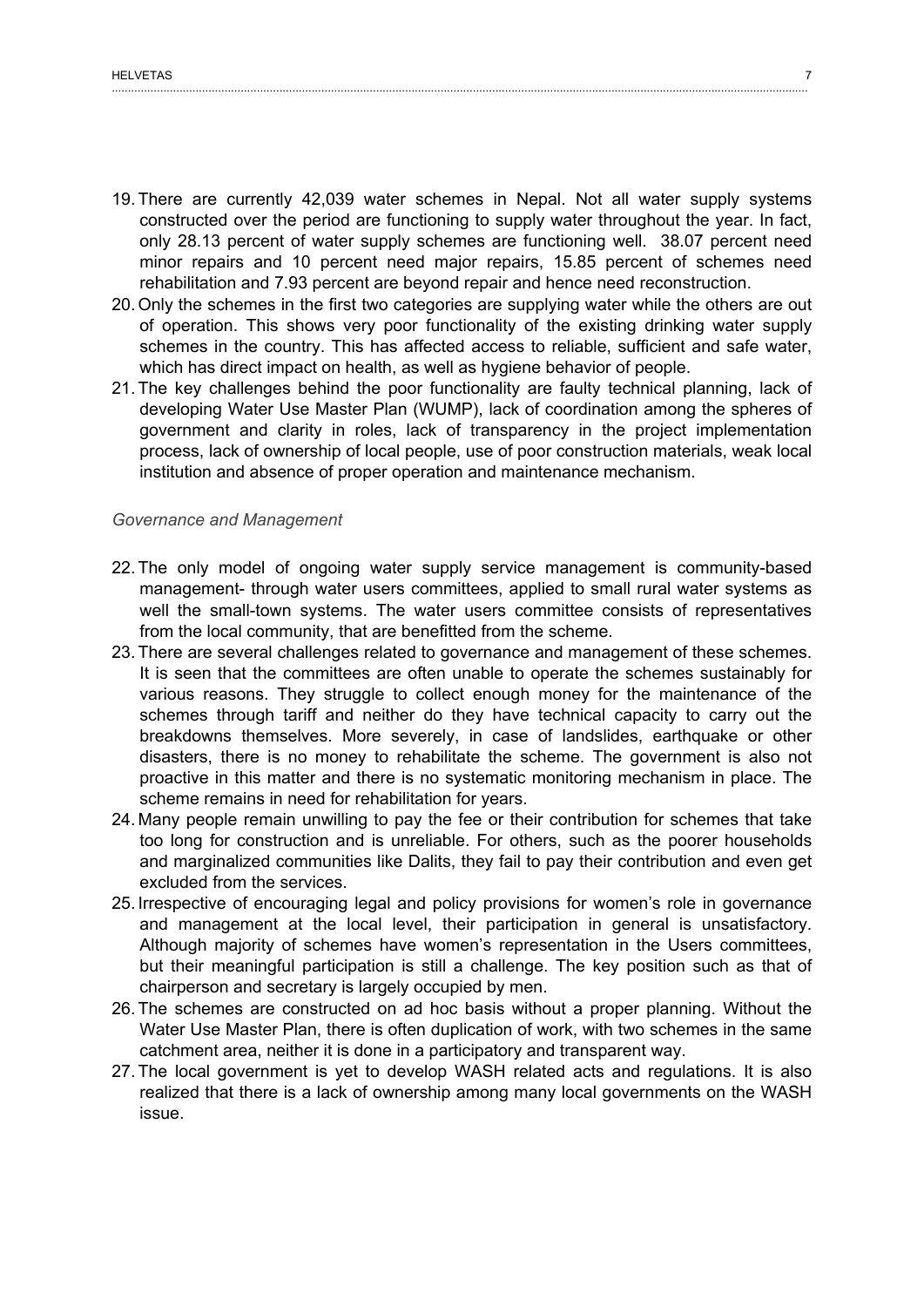#### *Access to improved sanitation facilities*

- 28. Nepal has made significant progress towards ending Open Defecation and improving sanitation across the country. The country was declared as open defecation free (ODF) on 30 September 2019. This mean that all population has access to toilets either private, public or shared. They use toilets and do not defecate in open.
- 29. It is noteworthy that the status of ODF has been achieved, but there still are many challenges, particularly relating to its access, use, maintenance and sustainability. In terms of access, it remains <sup>a</sup> challenge for people with disability, who because of the lack of disabled friendly structure cannot use sanitation facility, such as toilet. Even the public toilets lack this structure. The use of the toilet is severely challenged by the sociocultural norms and behavioral aspects. There has been very little investment in terms of educating people on hygiene and sanitation, hence there still is lack of awareness and hesitation to change toilet using behavior.
- 30. In case of hills, particularly in Karnali and Sudur Paschim provinces, women and girls may not be allowed to use the toilets as other members in the family. In case of plains, more particularly in Province 2, where open defecation is more in practice, it still continues. In many cases, the father-in law and daughter-in law do not share the same toilet, associated with the rigid social norms. For poor households with marginal land, the toilet constructed close to their house has resulted in not using it at all to control the smell and dirt entering their households. Hence in many cases, the toilets are forcefully constructed and rushed without considering the socio-economic and cultural aspects of the communities.
- 31. The toilet infrastructures are also poorly constructed, particularly by poor households and the lack of water supply has further deteriorated the condition of the facility.
- 32. At the local level, there is absence of sanitation and hygiene related acts, regulations and work procedures. Also, at the national level, there is delay in finalization of water and sanitation bill, which has been pending for <sup>a</sup> while now in the parliament.

#### Recommendations

- 33. **Amend the existing recommendation 122.87** on right to water and include poor people'<sup>s</sup> access to water and sanitation with focus on women, dalits and people with disabilities.
- 34. Amend the existing recommendation 122.87 on right to water and include parameters of availability, quality, accessibility, and affordability - whilst determining the implementation of government plans and policies.
- 35. **Make <sup>a</sup> new recommendation on right to sanitation** especially with regard to sociocultural norms and behavior aspects of community

Since, right to water and sanitation is not <sup>a</sup> standalone human right. For its full realization, it should be addressed in the context of other human rights. Therefore amend existing recommendations on the issues of non-discrimination (area 8), right to adequate standard of